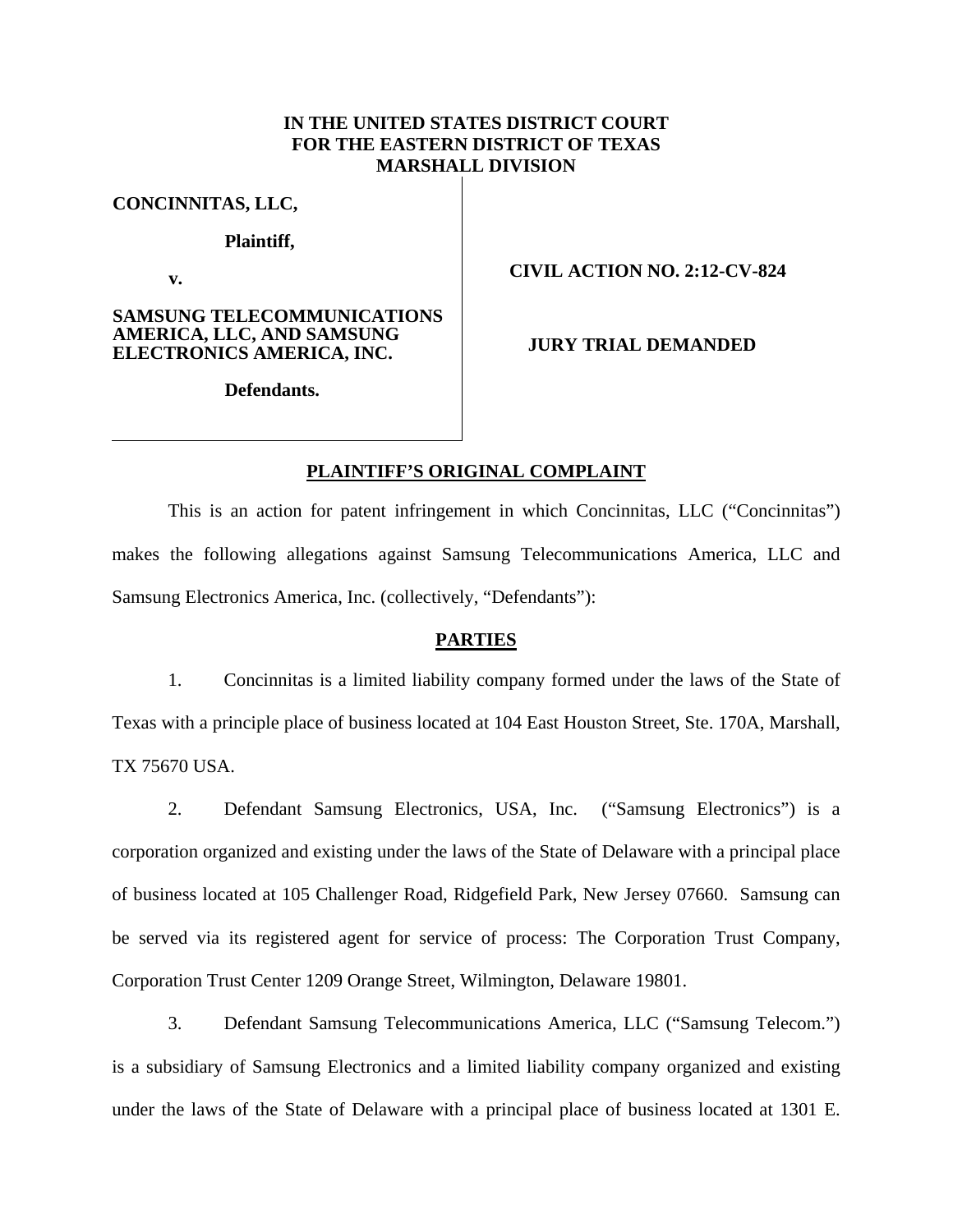Lookout Dr. Richardson, Texas 75082. Samsung can be served via its registered agent for service of process: Corporation Service Company, 2711 Centerville Rd., Ste. 400, Wilmington, Delaware 19808.

#### **JURISDICTION AND VENUE**

4. This is an action for infringement of a United States patent arising under 35 U.S.C. §§ 271, 281, and 284 - 85, among others. This Court has subject matter jurisdiction over this action under 28 U.S.C. §1331 and §1338(a).

5. Venue is proper in this district pursuant to 28 U.S.C. §§ 1391 and 1400(b). Upon information and belief, each Defendant has transacted business in this district, and has committed and/or induced acts of patent infringement in this district.

6. Defendants are subject to this Court's specific and general personal jurisdiction pursuant to due process and/or the Texas Long Arm Statute, due at least to each Defendant's substantial business in this forum, including: (i) at least a portion of the infringements alleged herein; and (ii) regularly doing or soliciting business, engaging in other persistent courses of conduct, and/or deriving substantial revenue from goods and services provided to individuals in Texas and in this district.

# **COUNT I INFRINGEMENT OF U.S. PATENT NO. 7,805,542**

7. On December 4, 2001, United States Patent No. 7,805,542(the "'542 patent") was duly and legally issued by the United States Patent and Trademark Office for an invention entitled "Mobile United Attached in a Mobile Environment That Fully Restricts Access to Data Received via Wireless Signal to a Separate Computer in the Mobile Environment." A true and correct copy of the '542 patent is attached hereto as Exhibit A.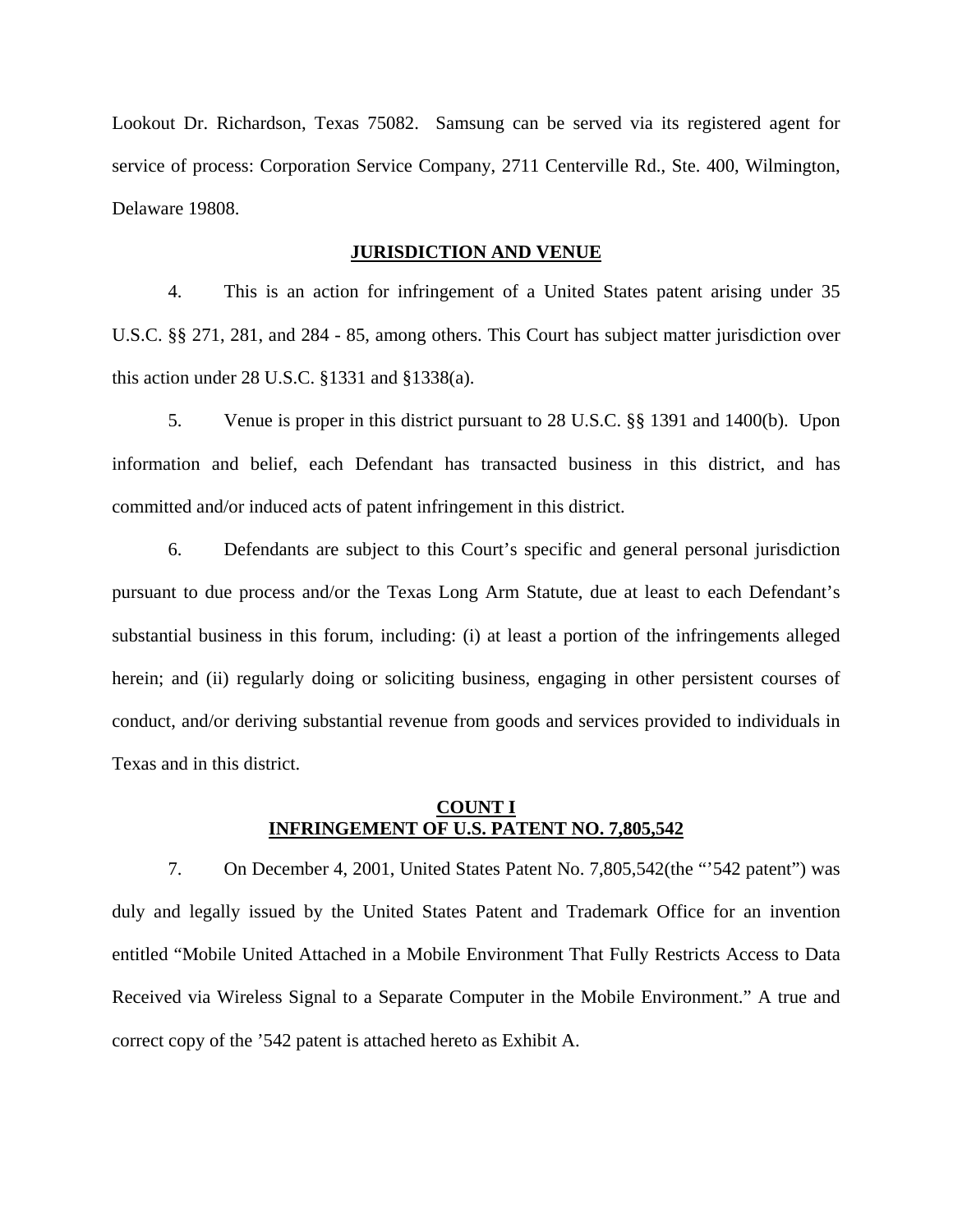8. Concinnitas is the owner of the '542 patent with all substantive rights in and to that patent, including the sole and exclusive right to prosecute this action and enforce the '542 patent against infringers, and to collect damages for all relevant times.

9. Defendants directly or through intermediaries, made, had made, used, imported, provided, supplied, distributed, sold, and/or offered for sale products and/or systems (including at least the Galaxy Note, Galaxy Note II, Galaxy S II, Galaxy S III, Rugby Smart, Captivate Glide, Rugby Pro, Ruby II, Galaxy Tab) that infringe one or more claims of the '542 patent.

#### **JURY DEMAND**

Concinnitas hereby requests a trial by jury on all issues so triable by right.

### **PRAYER FOR RELIEF**

Concinnitas requests that the Court find in its favor and against Defendants, and that the Court grant Concinnitas the following relief:

a. Judgment that one or more claims of the '542 patent have been infringed, either literally and/or under the doctrine of equivalents, by Defendants and/or by others to whose infringement Defendants have contributed and/or by others whose infringement has been induced by Defendants;

b. A permanent injunction enjoining Defendants and their officers, directors, agents, servants, affiliates, employees, divisions, branches, subsidiaries, parents, and all others acting in active concert therewith from infringement, inducing infringement of, or contributing to infringement of the '542 patent;

c. Judgment that Defendants account for and pay to Concinnitas all damages and costs incurred by Concinnitas, caused by Defendants' infringing activities and other conduct complained of herein;